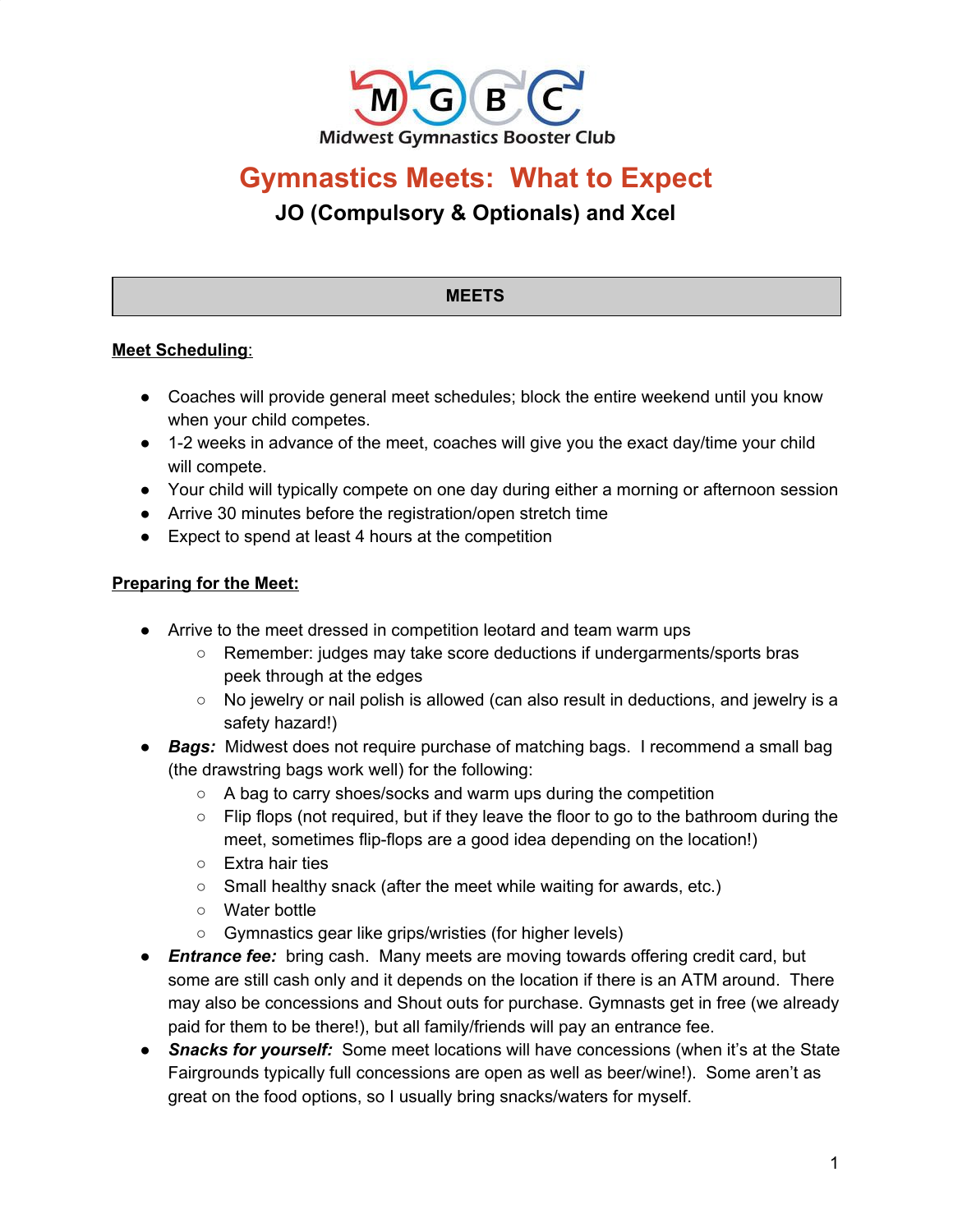

## **Arriving at the Meet:**

- Your schedule from your coach will usually give you registration time, march-in/open stretch time, and competition start time. Arrive 30 minutes before the earliest time given.
- Gymnasts can go right down to the gym floor when they see their coach (parents not usually permitted on the gym floor -- you can find seats anywhere in the seating area).
- Sessions run back-to-back throughout the day, so if you are not the first morning session, remember that parents from the earlier session will clear out and you can take their seats at the beginning of your later session.
- Most meets have two "sides" to the floor (multiple sets of equipment). Check at the cashier/registration desk and ask which side Midwest/Level is located and choose your seating area accordingly! The sides are usually marked somewhere (Side A/B, etc.). Sometimes we know this in advance and coaches will communicate.
- Some meets require the gymnasts to register, some don't. Check when arriving.
- **Shout-Outs:** Almost every meet will have an option to purchase a "shout out" or "good luck gram" for your gymnast. This is optional and just something fun to do (an announcer will read your message out loud (e.g., "Good luck today, Sarah! We love you!") and then it will come with some little treat of some kind (candy, fuzzy socks, a flower, etc.). These are usually \$3-\$10 each. I usually go find that table and do this right when I get there!
- *● Meet Gifts*: Most meets will have some type of giveaway for all registered gymnasts (a t-shirt, a pillow case, socks, laminate stickers, etc.). Coaches get these and distribute to the girls after awards.

# **The Meet:**

- March-In: The teams all march in together and then they do "open stretch" as a team before they break into small groups for the events. All of the events are going on at the same time, so it feels like a lot happening all at once!
- Coaches will divide the girls up into smaller groups (usually) for rotations through the events. Look for your gymnast on the floor to see where she will start (bars, beam, floor, or vault).
- Wherever your gymnast starts, she will then rotate through the events in the following order: vault, bars, beam, floor. (e.g., if she starts on beam….she will do beam, floor, vault, and end on bars.)
- When your gymnast's group first starts an event, there will be a timed warm-up where they do a few practice runs of the routine on that apparatus before the official judging begins.
- **SCORING:** After your gymnast finishes on each event, the judges will submit their scores to the meet coordinator and there are usually electronic screens on the floor that will flash the scores up.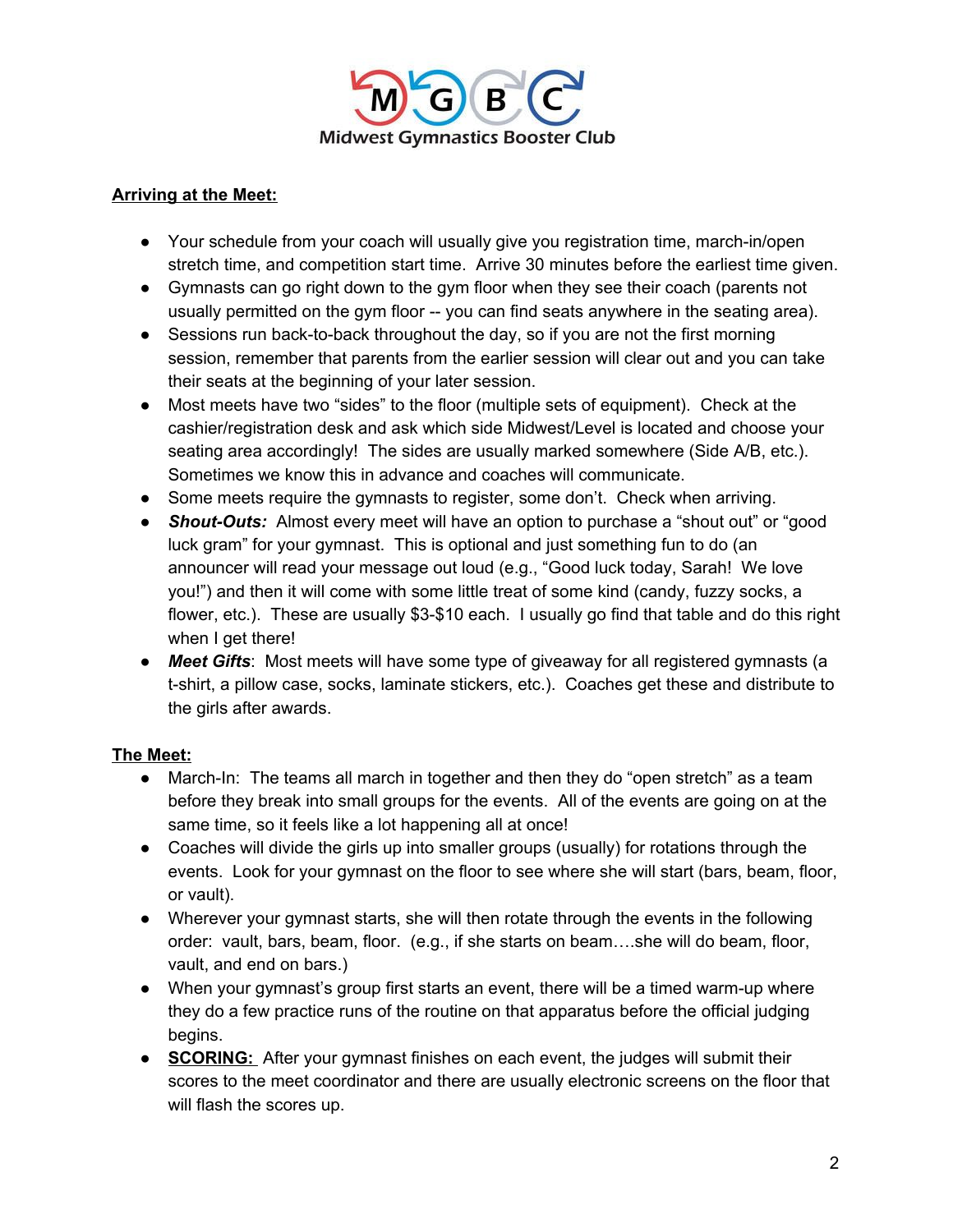

**HELPFUL TIP:** Download the MyUSAGym app on your phone. Most meets will have live scoring that populates into this app throughout the day so you can always find scores almost in real time even if you missed when it flashed on the screen. You can also save your gymnast as a favorite and then keep track of her scores and enjoy  $\mathbf{x}_{\text{maym}}$ watching the improvements from meet to meet!

- **AWARDS:** I can't help you with understanding deductions and why a routine gets a certain score (kudos to anyone who has the skill to understand this, and there are pages and pages of guidelines on the USA Gymnastics website!), but here are some helpful resources and a few general points.
	- A 10.0 is the highest score at each event. Your gymnast will receive four individual scores, that add together for her "all around" score.
	- $\circ$  Awards are usually in a separate area of the gym. Once your gymnast finishes all four events, you can gather your belongings and head over to the awards area. Coaches will bring the team over where they sit together for awards.
	- $\circ$  After awards are over, I usually tell my gymnast to wait down on the floor for me to come get her (or my bigger kids now just run up to the seats and find me).
	- **Individual Awards:** handled differently depending on the program (JO or Xcel) and level.
		- JO Level 3: typically all gymnasts will have their name called up at the awards ceremony and are given a ribbon/medal. The order in which they call their names is usually lowest-to-highest for the all-around score, but they don't otherwise name the top scores individually at this level.
		- JO Level 4+: awards are broken by age groupings and level (each meet is different, but your child could be in the "Level 5, age 10 and under" category, for example). Each level/age grouping will call the top places to the podium for each individual event, and then for the top places for all around. Each meet is different for the number of places that are called out.
		- Xcel Program: awards typically work the same as the JO Level 4+ for all Xcel program gymnasts.
	- **Team Awards:** usually the top 3-5 all-around scores from each team are added together to calculate the team's overall score for the meet. The top 1-3 teams are then awarded a Team Award for the meet. This is typically divided by Level, but not by age group.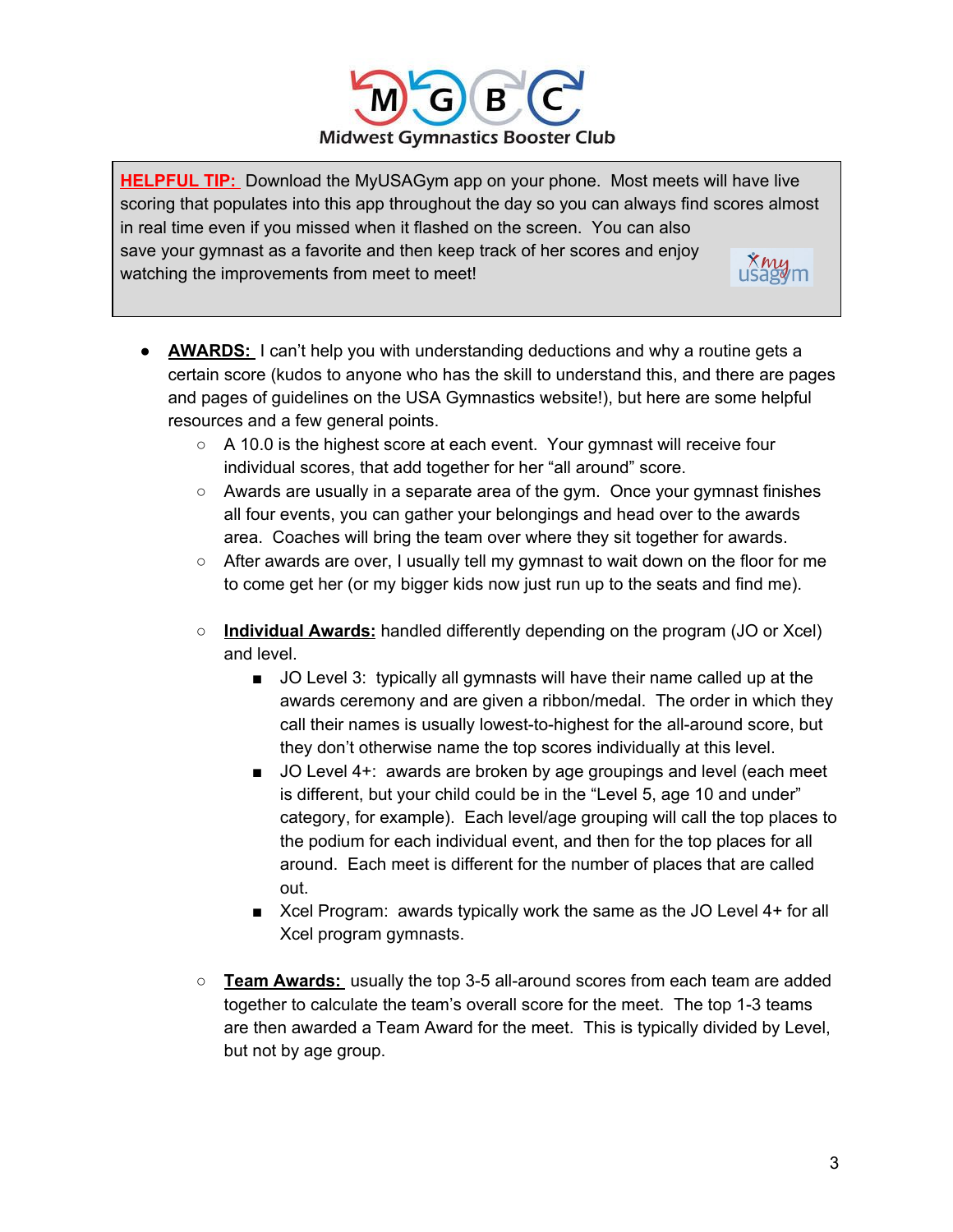

#### **Competitive Program, Additional Info**

This is more than you probably want to know right now, but at some point you'll wonder about this, so I'm including some information that I wish I understood at the beginning!

- What are all the different teams?!?
	- Both the JO (Junior Olympic) and Xcel programs are sanctioned programs through USA Gymnastics.
	- Both programs get the same competitive experience and ability to compete in front of a judge.
	- JO has strict requirements (age, skills, time commitment, etc. and fees are generally higher), whereas the Xcel program is intended to provide a more flexible environment for gymnasts to progress at their own pace with a less rigid commitment.
	- Xcel Levels: Bronze, Silver, Gold, Platinum, Diamond
	- o JO Levels (see below):
		- Compulsory: Levels 3-5
		- Optionals: Levels 6-10
		- Elite
	- Midwest is proud to offer both programs and one of the Booster Club goals for 2019-2020 is to make it feel like we are all **ONE TEAM!**
- JO: What is Compulsory vs. Optionals vs. Elite?
	- **Compulsory** gymnasts (Level 3-5) learn and compete the exact same routine as everyone in that same level across the country (i.e., every Level 4 JO gymnast learns the exact same floor routine -- same music, same everything!).
	- **Optionals** gymnasts (Level 6-10) have guidelines from USA Gymnastics for the skills needed at each level and routines are built for each gymnast (by coaches/gyms) to ensure that the required skills are included.
	- **Elite** gymnasts are those who are on, or are training to be on, the USA Nationals team (typically with Olympics aspirations/skill -- like Suni Lee and Lyden Saltness from our gym!).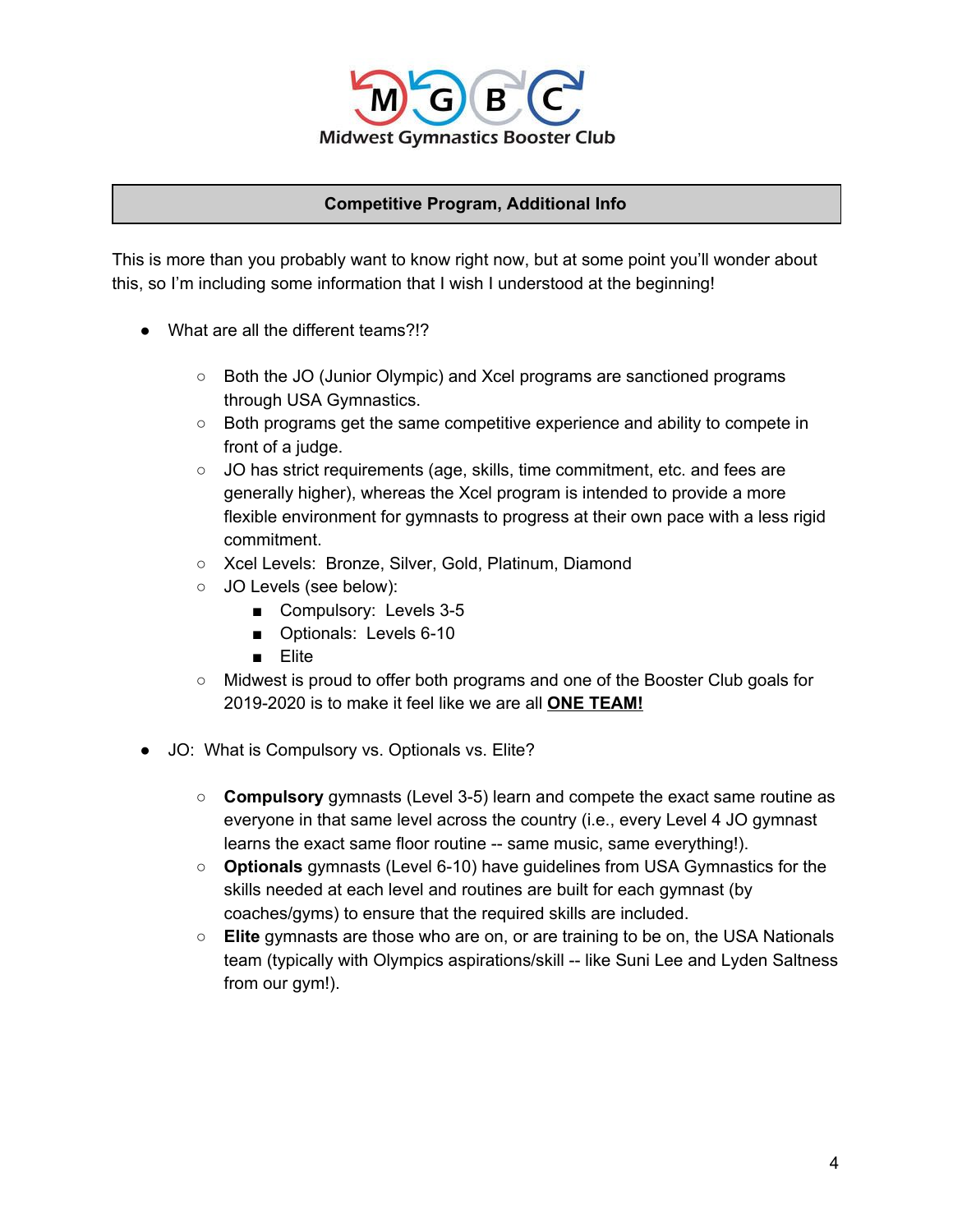

- **Mobility Scores (moving up levels):** Most gymnasts will stay at their same level for at least one season, if not more. This is up to your coach and is based on skill level **(Please trust your coaches to make these decisions! They know best!).** There are also minimum scores needed to move up into some levels ("mobility scores").
	- Rule Book:

[https://usagym.org/PDFs/Women/Rules/Rules%20and%20Policies/2018\\_2019\\_](https://usagym.org/PDFs/Women/Rules/Rules%20and%20Policies/2018_2019_w_rulespolicies_0212.pdf) [w\\_rulespolicies\\_0212.pdf](https://usagym.org/PDFs/Women/Rules/Rules%20and%20Policies/2018_2019_w_rulespolicies_0212.pdf)

- JO program:
	- See Rule book p. 79. To move up higher than Level 4, gymnasts must achieve a minimum score at a sanctioned meet at the prior level. Moving from Level 3 to Level 4 is based on your coach's assessment (no minimum score required) (e.g., Gymnasts must get a 34 at Level 4 before they can move to Level 5).
- Xcel program:
	- See Rule Book p. 31: mobility scores are required to move into the Gold, Platinum and Diamond levels (see page 48 of rule book) (e.g., gymnasts must get a 31 at the Silver level before moving to Gold).